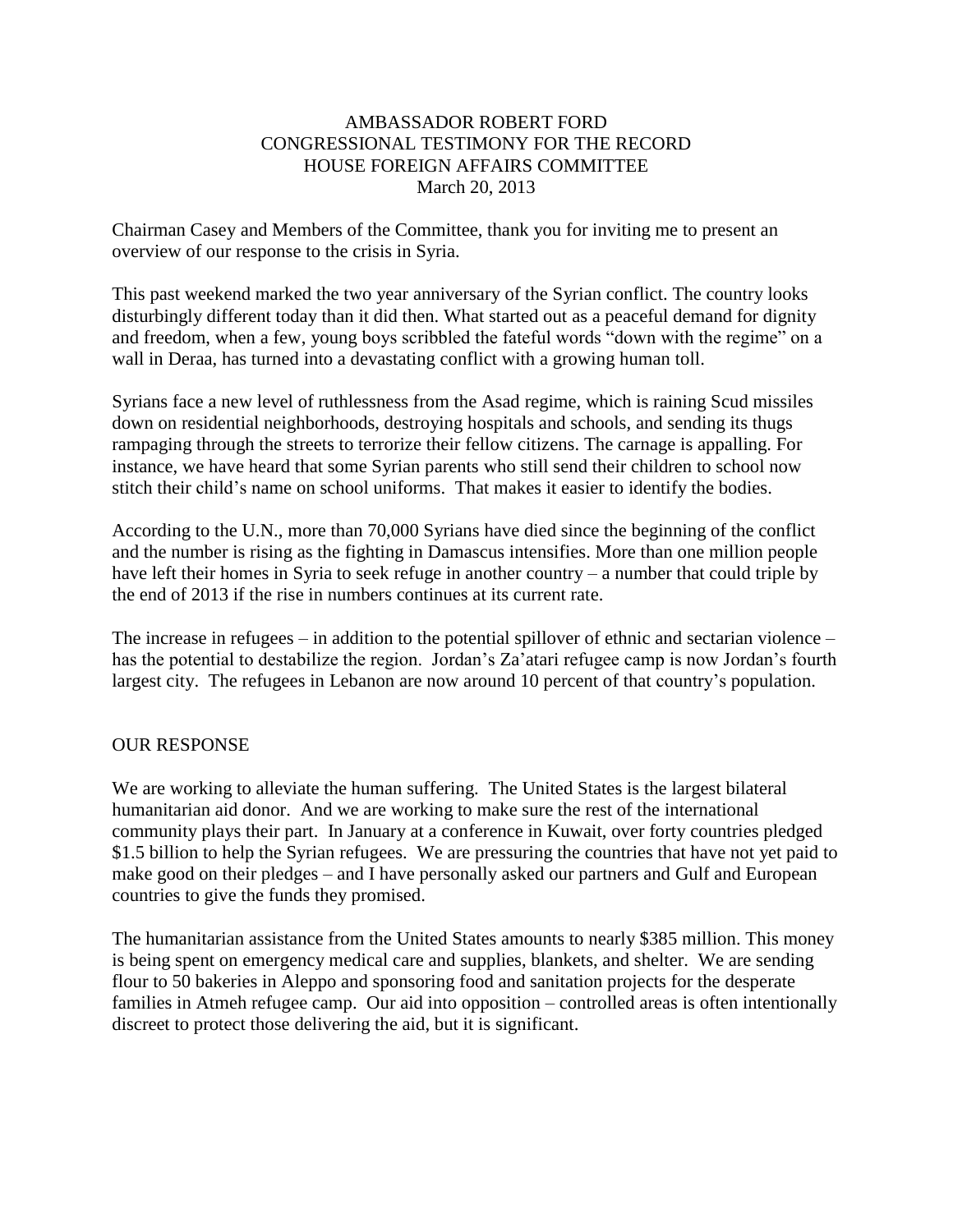The humanitarian assistance is vital but there is far more to do. Preserving Syria's national unity and laying the foundation for a free Syria that respects the rights of all its citizens is essential if we are to secure a Syria that helps, rather than threatens, stability in the heart of the Middle East. Collapse or fragmentation of the Syrian state or its takeover by extremists would threaten the region with hugely greater refugee flows, as well as the risks associated with the security of the regime's big chemical weapons stocks, and confront us also with the likelihood of major terrorist bases. Those outcomes would directly threaten our interests.

Therefore, apart from our humanitarian aid, we are providing non-lethal assistance to the Syrian opposition to:

• Solidify the efforts of Syrian moderates who are competing for influence with extremist groups, knitting the national opposition leadership with local councils on the ground inside Syria. The national opposition leadership needs to provide local communities with an alternative source of support to prevent the influence of al-Qaida's affiliates from expanding.

• Curtail the influence of extremists by helping national and local opposition leaders provide vital services such as food, water and electricity. Syrian activists and rebels are working hard to unite the opposition, establish local governing structures, and provide assistance to the many Syrians in need. We need to work with these courageous Syrians – both armed and unarmed – so that they can respond quickly to critical needs.

• Prevent the disintegration of the Syrian state by supporting a unified, inclusive, and effective civilian leadership at both national and local levels – and by retaining the civil servants that can keep state institutions functioning as Syrians struggle to recover from this conflict.

# INVESTING IN SYRIANS

Let me offer a few specifics.

Our previous non-lethal assistance, totaling approximately \$54 million, focused on linking disparate Syrian opposition groups across the country to build a network of ethnically and religiously diverse civilian activists.

We supplied approximately 5,000 pieces of equipment, including communications gear, to enable activists to coordinate their efforts. Some activists used these tools to organize a Free Lawyer's Union, which now coordinates with the Local Council for the Governorate of Daraa and has taken responsibility for legal affairs within the local council.

We boosted radio signals, extending the reach of broadcast on FM stations, and funded media outlets. Then we used those media platforms to address sectarian violence and issue public service messages on chemical weapons exposure.

We also trained and equipped 1,500 local leaders and activists – including women and minorities – from over 100 Syrian opposition provincial councils. These graduates are improving the ability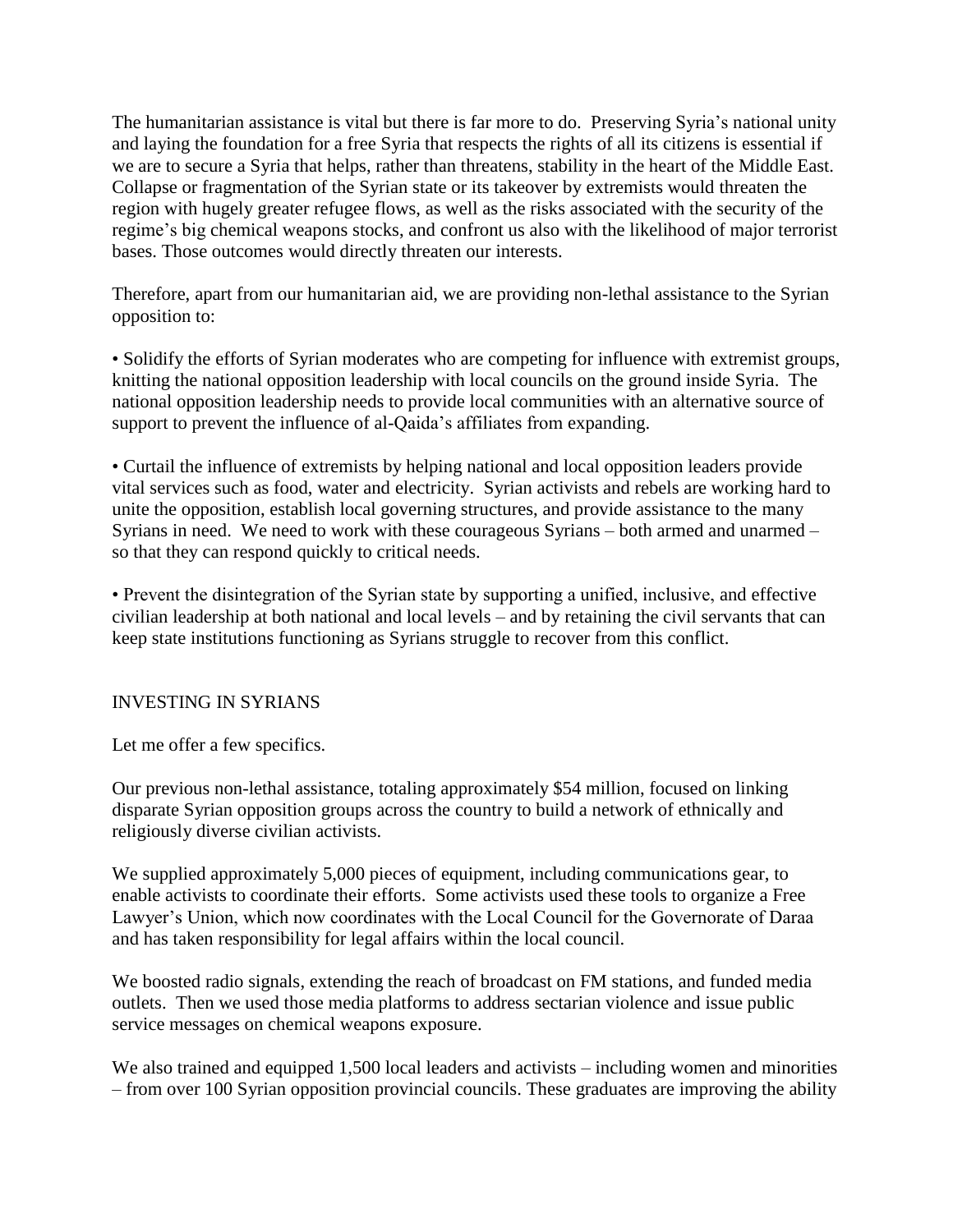of local committees and councils from Damascus to Deir al-Zour to Idlib to better provide for the needs of all members of their communities. One recent graduate played a critical role in the Aleppo LCC elections last week. He reached out to 240 delegates across Aleppo's liberated areas and broadcast the election – bringing credibility, transparency, and accountability to the process.

All of these efforts build on the work of our international partners in the region and in Europe.

# BUILDING A NATIONAL APPARATUS

Since December 2012, the United States, along with our international partners, has acknowledged the Syrian Opposition Coalition as the legitimate representative of the Syrian people. Comprised of diverse representatives inside and outside Syria, the Coalition is committed to a democratic, inclusive Syria free from the influence of violent extremists.

In the months since its formation, the Coalition has coordinated discussion of transition planning and transitional justice. It has developed technical committees, including an Assistance Coordination Unit (ACU), to ensure that humanitarian assistance reaches Syrians in need. The Coalition has the ability to lead but it is directly competing with extremists, and we need to help it build credibility with the Syrian people.

On February 28, Secretary Kerry announced another \$60 million in non-lethal support to strengthen the Coalition's capacity to have a greater impact at the national and local levels. This new funding will tie the Coalition's national efforts to work being done by local groups and councils inside Syria.

The State Department will create a new, small grants initiative that the Coalition can use to help local councils meet the needs of their citizens. This will include supporting the work of these new governing institutions and helping them undertake service delivery projects for their communities.

USAID will build on this effort by providing the Coalition with two programs designed to have immediate impact. The first will provide short-term assistance for urgent needs, such as fuel, heaters, and nutritional and educational supplies for children. The second will support strategic, longer-term needs on behalf of the Coalition, such as repairing schools, local power, and sanitation. USAID will also provide the Coalition with technical experts to help it manage essential services and light infrastructure. These experts will help with assessments, project design, and track multi-donor rehabilitation efforts.

And we are looking to improve civilian security through training and some non-lethal equipment. This is critical to preventing a security vacuum in liberated areas that will be exploited by extremists if we do not help stand up civilian police.